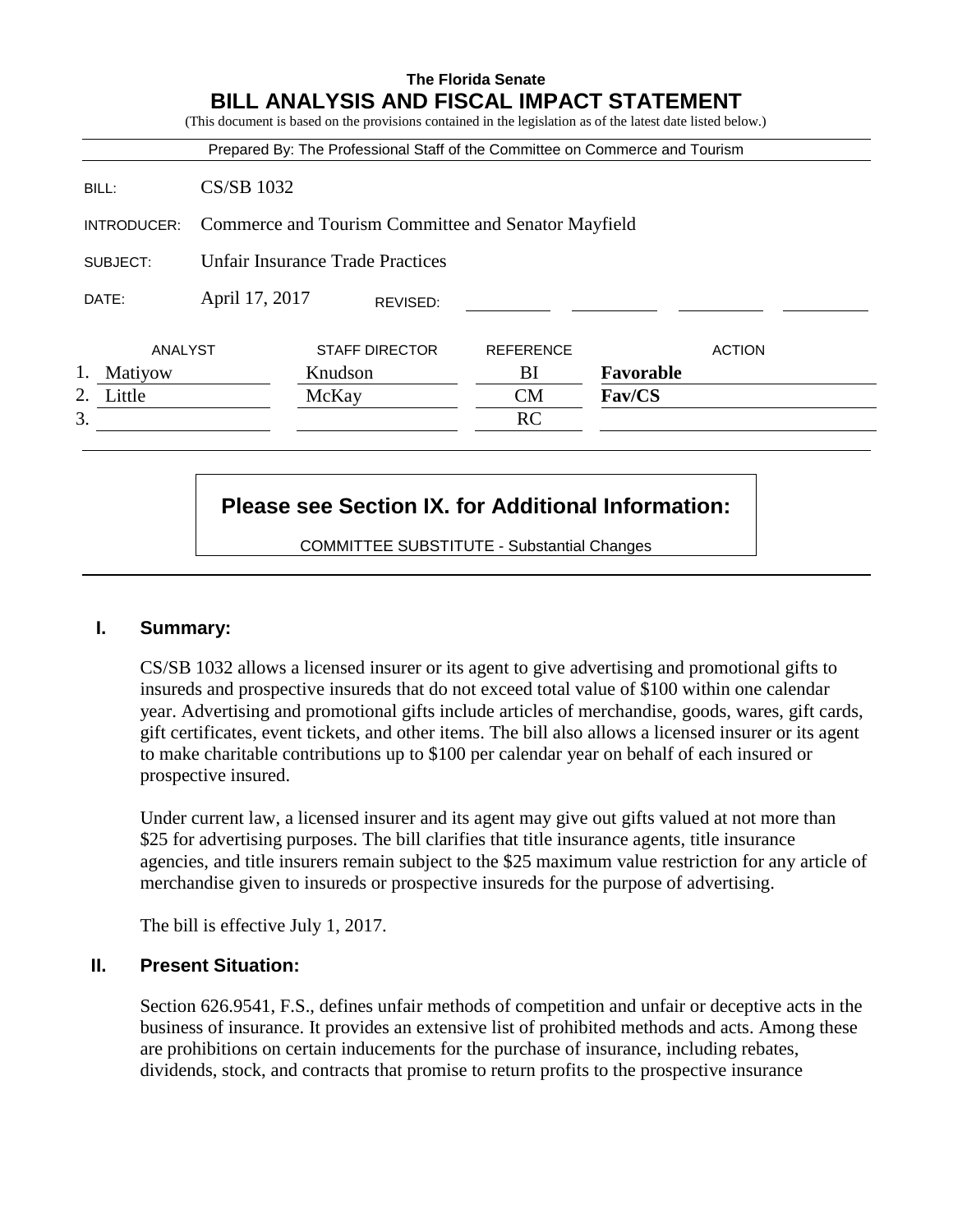purchaser. The law also describes prohibited discrimination. However, there are many exceptions to the prohibitions defined by law.

Among the exceptions is authorization for insurers and their agents to gift articles of merchandise up to \$25 per gift to an insured, prospective insured, or any person for the purpose of advertising. There are several similar limitations on advertising gifts under the Insurance Code related to the advertising practices of public adjusters, group and individual health benefit plans, and motor vehicle service agreement companies.<sup>1</sup> The \$25 limit has been in place since 1989.<sup>2</sup>

The Insurance Code<sup>3</sup> does not define the term "merchandise," nor has the Department of Financial Services or the Office of Insurance Regulation defined this term in rules implementing their duties and obligations under the Insurance Code.<sup>4</sup> The common definition of "merchandise" is "commodities or goods that are bought and sold in business."<sup>5</sup> Therefore, insurers and agents are allowed to give saleable items valued at \$25 or less to others for advertising purposes.

#### **III. Effect of Proposed Changes:**

The bill allows a licensed insurer and its agent to give out goods, wares, gift cards, gift certificates, event tickets, and other items in addition to articles of merchandise. It removes the requirement that the gift be given for advertising purposes. The bill increases the allowed maximum value of items given from \$25 to \$100 and applies the limit within one calendar year per customer or prospective customer.

The bill allows a licensed insurer and its agent to make charitable contributions, as defined in s. 107(c) of the Internal Revenue Code, of up to \$100 per calendar year on behalf of each insured or prospective insured.

The bill clarifies that title insurance agents, title insurance agencies, and title insurers remain subject to the \$25 maximum value restriction for any article of merchandise given to insureds or prospective insureds for the purpose of advertising.

The bill takes effect July 1, 2017.

 $\overline{a}$ 

<sup>&</sup>lt;sup>1</sup> Public adjusters, their apprentices, and anyone acting on behalf of the public adjuster are prohibited from giving gifts of merchandise valued in excess of \$25 as an inducement to contract. Section 626.854(10), F.S. A group or individual health benefit plan may provide merchandise without limitation in value as part of an advertisement for voluntary wellness or health improvement programs. Section 626.9541(4)(a), F.S. Motor vehicle service agreement companies are prohibited from giving gifts of merchandise in excess of \$25 to agreement holders, prospective agreement holders, or others for the purpose of advertising. Section 634.282(17), F.S.

<sup>2</sup> Chapter 89-360, Laws of Fla.

<sup>3</sup> Chapters 624-632, 634, 635, 636, 641, 642, 648, and 651 constitute the "Florida Insurance Code." Section 624.01, F.S.

<sup>4</sup> Rule 69B-186.010, F.A.C., Unlawful Inducements Related to Title Insurance Transactions, governs inducements related to title insurance, but exempts gifts within the value limitation of s. 626.9541(1)(m), F.S. However, federal law prohibits any fee, kickback, or thing of value given for referral of real estate settlement services on mortgage loans related to federal programs. 12 U.S.C. 2607 (2017).

<sup>&</sup>lt;sup>5</sup> MERRIAM-WEBSTER DICTIONARY,<https://www.merriam-webster.com/dictionary/merchandise> (last visited April 7, 2017).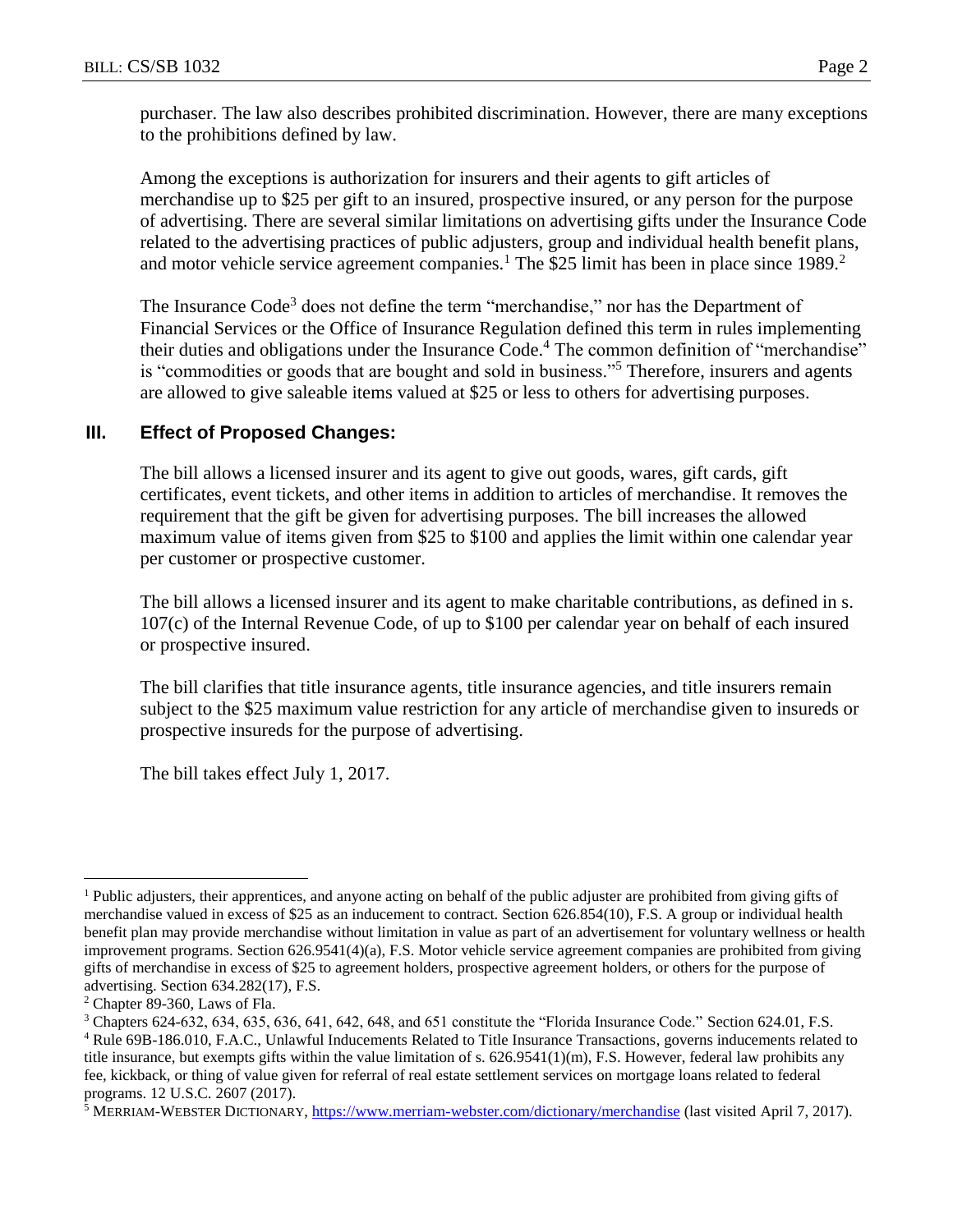## **IV. Constitutional Issues:**

A. Municipality/County Mandates Restrictions:

None.

B. Public Records/Open Meetings Issues:

None.

C. Trust Funds Restrictions:

None.

## **V. Fiscal Impact Statement:**

A. Tax/Fee Issues:

None.

B. Private Sector Impact:

None.

C. Government Sector Impact:

None.

## **VI. Technical Deficiencies:**

None.

## **VII. Related Issues:**

None.

## **VIII. Statutes Affected:**

This bill substantially amends section 626.9541 of the Florida Statutes.

## **IX. Additional Information:**

A. Committee Substitute – Statement of Substantial Changes: (Summarizing differences between the Committee Substitute and the prior version of the bill.)

**CS by Commerce and Tourism Committee on April 17, 2017:** The committee substitute:

 Removes prizes from the list of promotional items that may be given by a licensed insurer or its agent under certain circumstances;